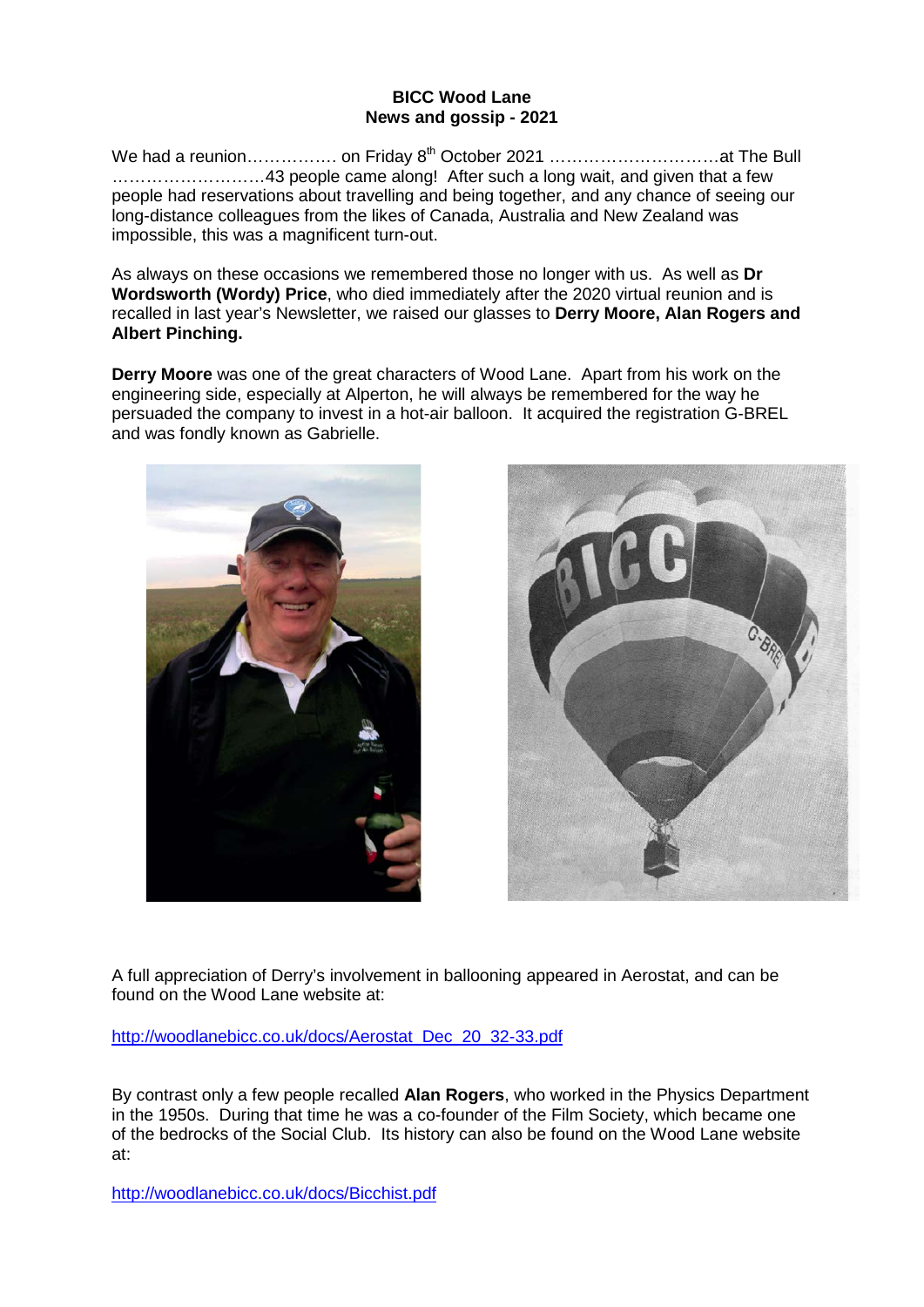**Albert Pinching** was a stalwart of the Rubber and Plastics, later Polymers, Department from the late 1950s until closure in 1987, after which he worked for BT. He was for some while Chairman of the Film Society, including at the time of its 100th show.





Away from work Albert was a lifelong member of the scouts, for whom he was a senior officer in Islington for many years, and his efforts and commitment won him the Silver Wolf award, being one of the movement's highest honours. In later years he became a noted local historian working with the Hornsey Local History Society, with whom he published a number of books.

An enduring feature of the reunions has been the way that, so far, each event has had at least one "newcomer". This time it was **Daniel Tan** who had worked in Computer Aided Manufacturing. Here he is with **B and Bob Girkin**.



The impact of the pandemic has been heavily felt by places such as The Bull, where events such as ours have been slow to recover. Fernando, the Events Manager, was certainly very enthusiastic in his welcome, and he and his staff provided a buffet that was widely acclaimed. Happily the photo was taken before the vultures had finished!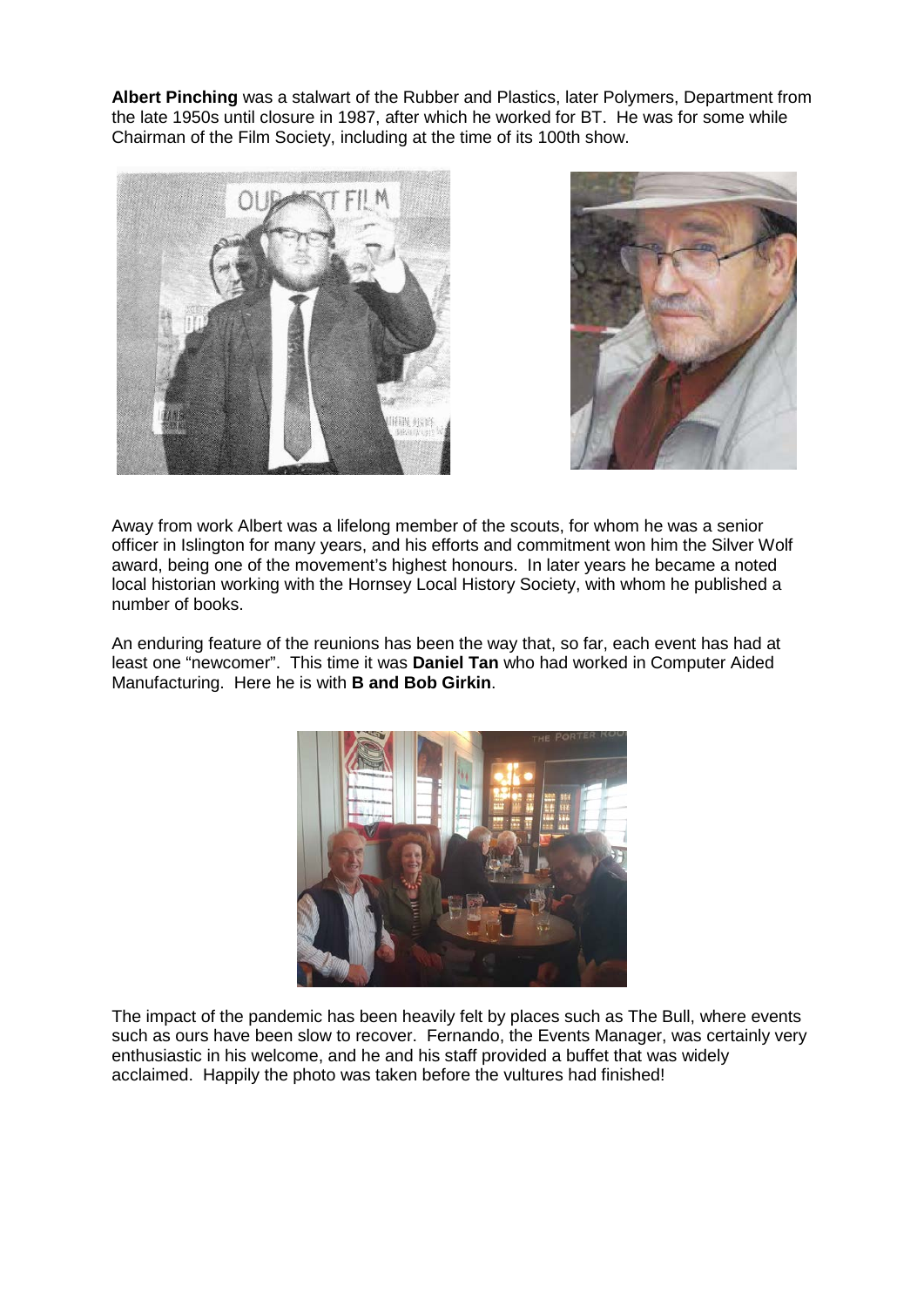

It is always good to be reminded of our former colleagues. From Mathematics, **Chris Willson** and **Brian McCarthy** attended, and they also had a photo showing the members of their department from the later years of the laboratories.



Front is Dr Helena Walters (Head of Maths) Second Step from left to right: Bob Harnor, Dr Gordon Thackray, Paul Heyda, Chris Willson Third step: Mike Gilmore, Chris Booth, Brian McCarthy Top Step: Malcolm Lester, Roger Schtaklef, Mike Franklin, Tony Warwick

**Janet Walters** kindly provided a number of photos of the day. The general atmosphere is shown in the next two photos. Many others can be found on the website, which is still kindly maintained by **Peter Walton**. <http://woodlanebicc.co.uk/>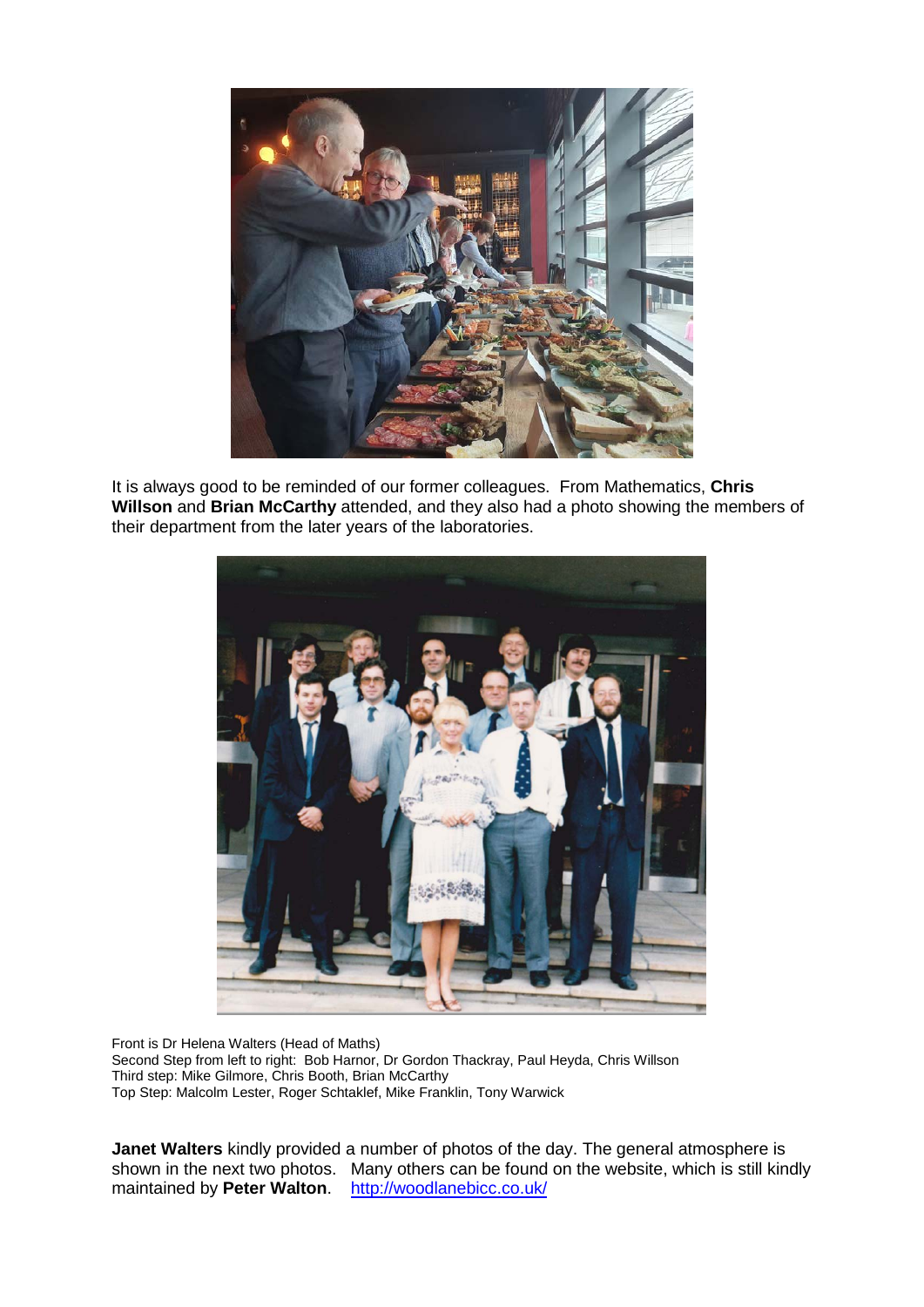



**Peter Walton** was unable to join the gathering as he was supporting his brother in a hospital appointment. Others had family commitments, which must come first. **Janet Matheve**'s daughter had a nasty accident on her bike, and **Barry Lambert** had a family illness to cover. In addition **Bill Dawson** is nursing a broken arm and **John Reeves** had a medical appointment. Apologies from **Monica and David Goff** came via **Maria and John Vernon**, who maintain good contact. Sadly David's stroke was severe, but Monica cares for him at home despite her own health not being the best. To all of these, and others either helping to care for loved ones, or battling their own problems, we are thinking of you.

There was plenty of news from overseas. **David Green** is in Greece looking after their various animals and doing his turtle conservation work. He and his wife still have a house in Sussex, but are likely to sell up soon. He does however hope to join us in the future. From New Zealand came reports from **Alan Arnold** and **Rob Corne**. Both spoke of the frustrations of the local lockdown, which affects internal as well as external travel. **Guy Secrett** had much the same to say from Australia. He hopes to come to UK in 2022, which would be two years since his previous visit. His best wishes are sent to us all.

From Lindenberg in Lower Saxony **George Bielstein**, now 94, also sent his best wishes to all. He uses the fitness centre at a local therapy clinic twice a week, and says that that he just about copes with all that arises.

From Canada **Ena Prendergast** was thwarted in her attempt to come over, but **Alan Fenwick** did manage to get to UK. In his case it was an event to celebrate the life of his late brother. Alan missed the funeral in 2020, but managed to gain a passage for 2021. Sadly it was not possible to combine the visit with the reunion, but he hopes to get over another time.

Happily **Valerie and Roger Carroll** did come from overseas – Belgium in their case.

The general consensus from those present – and my thanks to you all – was to keep the reunions going. A strong feeling was to have one in Spring next year if at all possible. I will canvass some dates. In the meantime please keep safe and well, and stay in contact.

> **Mike Hagger 22 October 2021**

**Attached:** List of attendees and apologies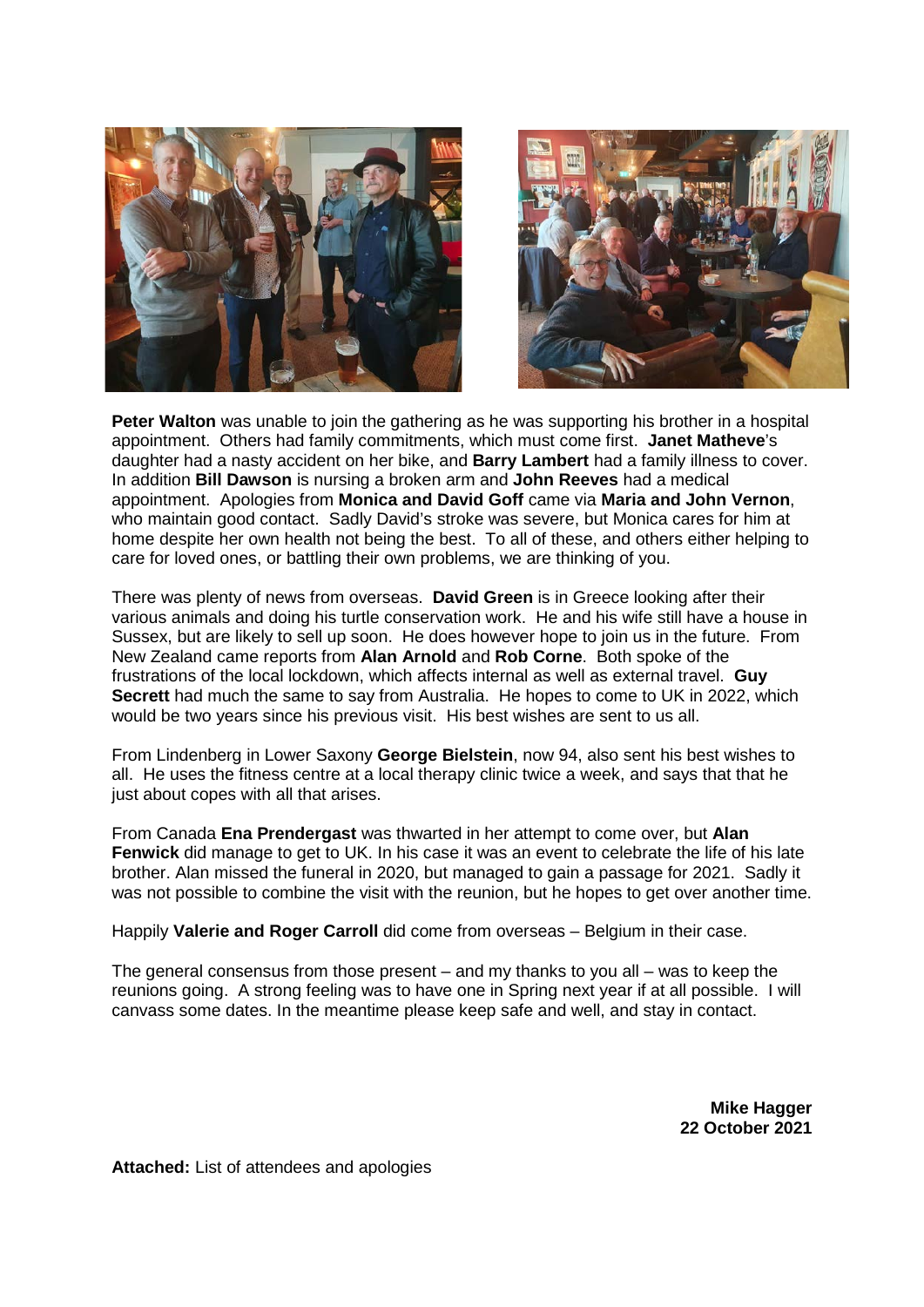## **2021 Reunion**

## **Attendees**

Andrew Ainger Jon Ballard Clive Carroll Valerie & Roger Carroll Diwakar Choudhari Steve Frost B & Bob Girkin Richard Grigsby Barbara and Denis Groombridge Mike Hagger Shirley and Richard Hammond Mark Hamlin Roger Hazelden Peter Jennings Mike Kendle Lesley Kiss Charles Largie Brian McCarthy Barry Mitchell Sasha O'Bow Hove Valerie and Ray Pinner Bob Price Alex Ranicar Peter Revell David Sevant Daniel Tan Carol and Brian Tilbury Maria and John Vernon Jan and Peter Walters Malcolm Ward Terry Watkins Helen and Chris White Charles Williams Chris Willson

**Apologies**

Alan Arnold George Bielstein Anne Buchanan Tony Blythe Tess and Stuart Castle John Childs Diana Connolly Dennis Cooper Rob Corne Sarah Cowper Bill Dawson Alan Fenwick Yvonne Ferrier John Flegg Marion and Ian Fordham Derek Glockner Monica and David Goff Dave Green